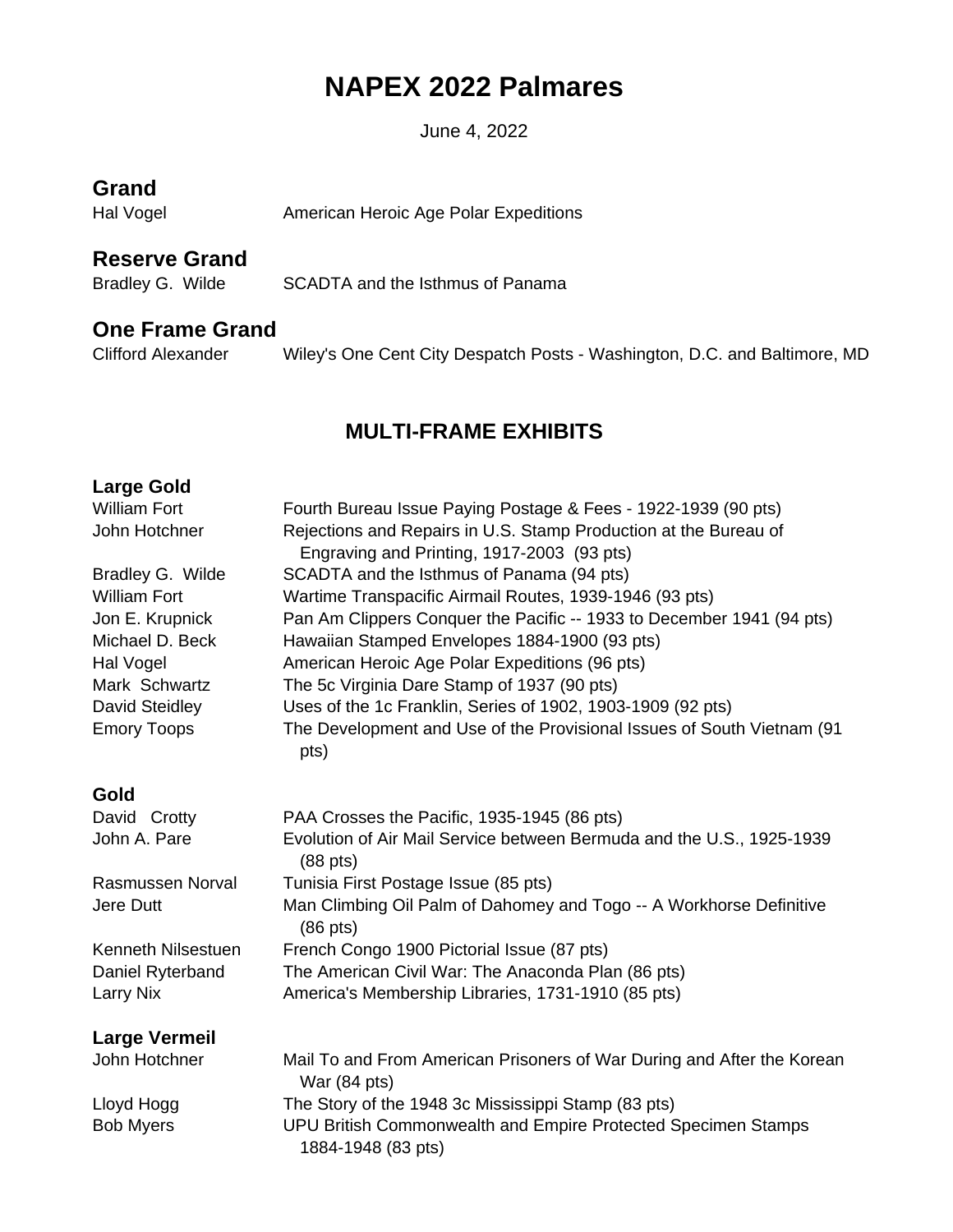| Gannon Sugimura         | Echoes of a Vanished Country (83 pts)                                            |
|-------------------------|----------------------------------------------------------------------------------|
| John Schorn             | The 21c Giannini Definitive of 1973 (83 pts)                                     |
| <b>Vermeil</b>          |                                                                                  |
| Gannon Sugimura         | Caught Between Two Empires (79 pts)                                              |
| Roger Van Laere         | History of the Borders of Peru and Bolivia (78 pts)                              |
| Macario A. Sarreal      | Philippines - Japanese Occupation (79 pts)                                       |
| Larry Nix               | America's Libraries -- The Stamp (79 pts)                                        |
| <b>Large Silver</b>     |                                                                                  |
| Jack Ginsburg           | Heroic Nurses of World War I (71 pts)                                            |
| <b>Howard Rotterdam</b> | First Day Covers of Hanukkah 1972-2020 (73 pts)                                  |
| <b>Silver</b>           |                                                                                  |
| John Lyon               | Development of Jet Airplane Service for the United States, 1946-1977 (68<br>pts) |
| Roger Van Laere         | Fifteen Months in the Antarctic (67 pts)                                         |
| <b>Silver Bronze</b>    |                                                                                  |
| Pete Sarmiento          | Mangoes (62 pts)                                                                 |
| Joel Wells              | In and Out of Africa - A History of French Colonial Services (63 pts)            |

## **SINGLE FRAME EXHIBITS**

#### **Large Gold**

| Dan Undersander    | The "First" U.S. Six Cents Postal Stationery Envelope (91 pts)         |
|--------------------|------------------------------------------------------------------------|
| Clifford Alexander | Wiley's One Cent City Despatch Posts - Washington, D.C. and Baltimore, |
|                    | MD (92 pts)                                                            |

#### **Gold**

| Mark Schwartz    | The Postal History of Gloucester, Massachusetts, and its Environs to 1851 |
|------------------|---------------------------------------------------------------------------|
|                  | $(89$ pts)                                                                |
| C.A. Stillions   | Washington, D.C., Experimental Duplex Postal Markings (87 pts)            |
| Daniel Ryterband | American Civil War: Through the Lines Prisoner Mail (88 pts)              |

#### **Large Vermeil**

David Steidley **Airmail Between the U.S. and Iraq, 1940-41.** The Pan Am Transpacific and

**Vermeil**

Richard Lomax Stait's Despatch Post: #2 in Philadelphia (79 pts)

**Large Silver**

Lawrence Gregg Airmail Covers of the United States - 1918-1934 (73 pts)

# **Silver**

Jere Dutt Intro to the Forgeries of Francois Fournier (68 pts)

Horseshoe Routes are Joined (80 pts)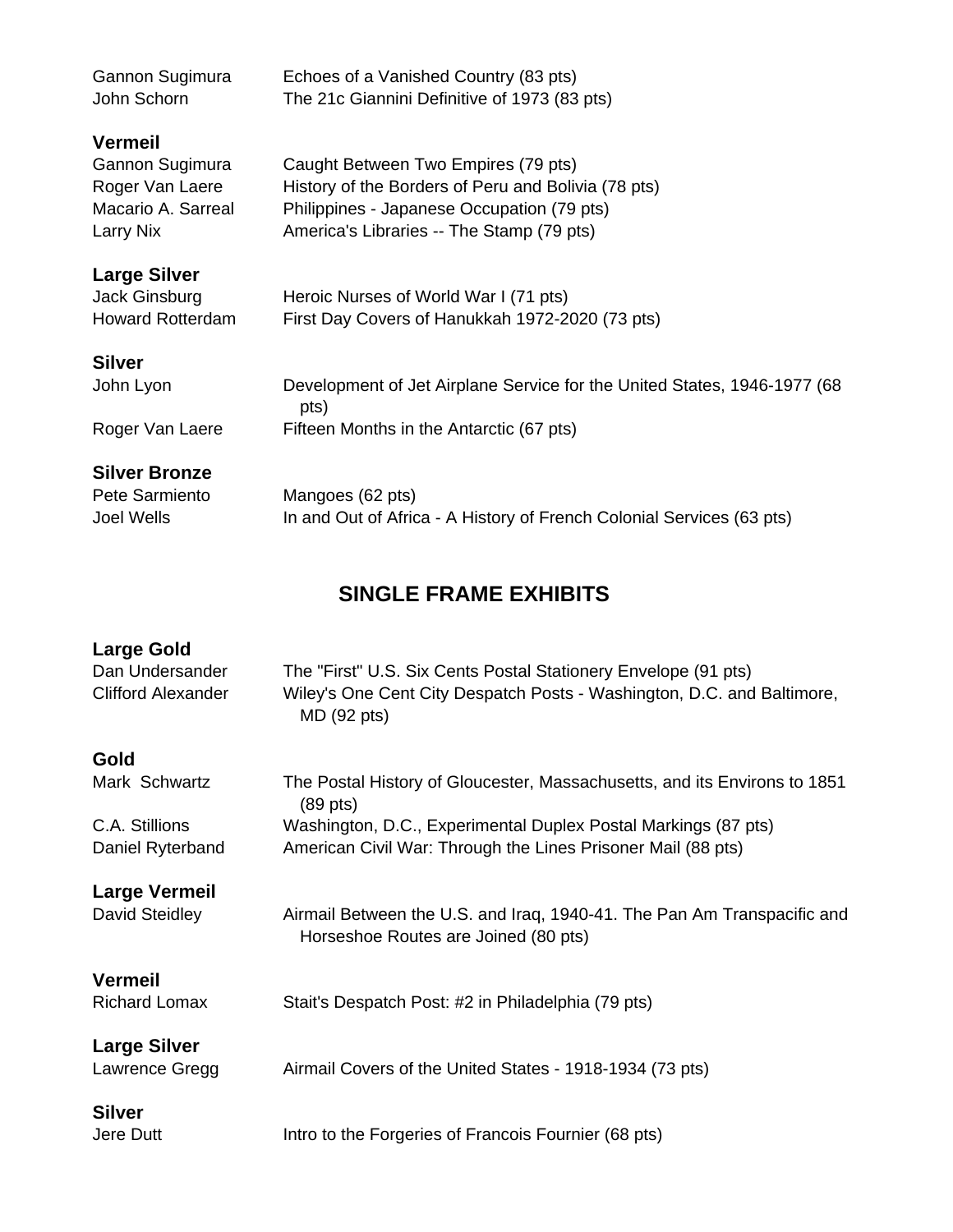# **SPONSORED AWARDS**

| Jack Ginsburg                                                                                                                     | American Association of Philatelic Exhibitors Gold Award of Honor<br>Heroic Nurses of World War I                                                          |  |
|-----------------------------------------------------------------------------------------------------------------------------------|------------------------------------------------------------------------------------------------------------------------------------------------------------|--|
| <b>Bob Myers</b>                                                                                                                  | American Association of Philatelic Exhibitors Gold Award of Honor<br>UPU British Commonwealth and Empire Protected Specimen Stamps<br>1884-1948            |  |
| Michael D. Beck                                                                                                                   | American Association of Philatelic Exhibitors Novice Presentation Certificate<br>Hawaiian Stamped Envelopes 1884-1900                                      |  |
| Jere Dutt                                                                                                                         | Jean Benninghoff Encouragement Award Presentation Certificate<br>Intro to the Forgeries of Francois Fournier                                               |  |
| <b>Joel Wells</b>                                                                                                                 | <b>Women Exhibitors Sterling Achievement Award</b><br>In and Out of Africa - A History of French Colonial Services                                         |  |
| Michael D. Beck                                                                                                                   | American Association of Philatelic Exhibitors - Award of Excellence for Treatment<br>Hawaiian Stamped Envelopes 1884-1900                                  |  |
| <b>American Airmail Society Grand Award</b><br>Bradley G. Wilde                                                                   | SCADTA and the Isthmus of Panama                                                                                                                           |  |
| David Steidley                                                                                                                    | American Philatelic and Postal History Congress Award for Excellence in Exhibiting<br>Uses of the 1c Franklin, Series of 1902, 1903-1909                   |  |
| Michael D. Beck                                                                                                                   | American Philatelic Society Medal of Excellence Pre-1900 Material<br>Hawaiian Stamped Envelopes 1884-1900                                                  |  |
| Jon E. Krupnick                                                                                                                   | American Philatelic Society Medal of Excellence 1900-1940 Material<br>Pan Am Clippers Conquer the Pacific -- 1933 to December 1941                         |  |
| <b>Emory Toops</b>                                                                                                                | American Philatelic Society Medal of Excellence 1940-1980 Material<br>The Development and Use of the Provisional Issues of South Vietnam                   |  |
| <b>American Philatelic Society Medal of Excellence Post-1980 Material</b><br><b>Larry Nix</b><br>America's Libraries -- The Stamp |                                                                                                                                                            |  |
| John Hotchner                                                                                                                     | <b>American Philatelic Society Research Medal</b><br>Rejections and Repairs in U.S. Stamp Production at the Bureau of<br>Engraving and Printing, 1917-2003 |  |
| <b>American First Day Cover Society Award</b><br>Mark Schwartz                                                                    | The 5c Virginia Dare Stamp of 1937                                                                                                                         |  |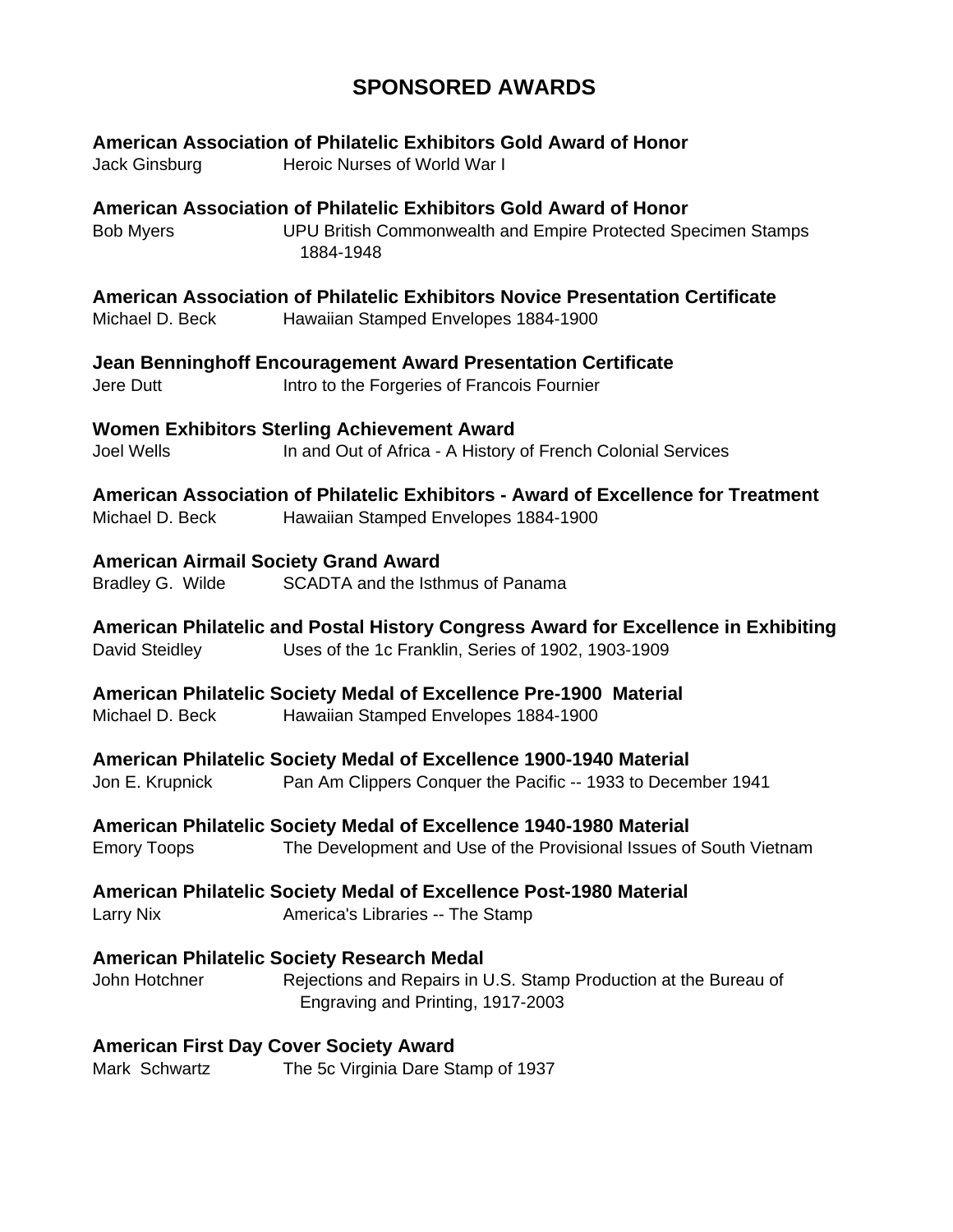#### **American Topical Association First Award**

Larry Nix America's Membership Libraries, 1731-1910

#### **American Topical Association Second Award**

Jack Ginsburg Heroic Nurses of World War I

#### **American Topical Association Third Award**

Pete Sarmiento Mangoes

#### **Collector's Club of Chicago Gold Medallion Award**

William Fort Wartime Transpacific Airmail Routes, 1939-1946

#### **France & Colonies Philatelic Society Multi-Frame Award**

Kenneth Nilsestuen French Congo 1900 Pictorial Issue

**France & Colonies Philatelic Society Single- Frame Award**

Jere Dutt Intro to the Forgeries of Francois Fournier

#### **NAPEX Stephen Luster Award**

Mark Schwartz The 5c Virginia Dare Stamp of 1937

#### **NAPEX Douglas K. Lehmann Award**

Jack Ginsburg Heroic Nurses of World War I

#### **Virginia Philatelic Award for Excellence**

William Fort **Fourth Bureau Issue Paying Postage & Fees - 1922-1939** 

#### **Postal History Society**

Hal Vogel **American Heroic Age Polar Expeditions** 

#### **United Postal Stationary Society Marcus White Award**

Michael D. Beck Hawaiian Stamped Envelopes 1884-1900

#### **United Postal Stationary Society Single Frame Award**

Dan Undersander The "First" U.S. Six Cents Postal Stationery Envelope

#### **U.S. Possessions Philatelic Society Multi-Frame Award**

Macario A. Sarreal Philippines - Japanese Occupation

#### **United States Stamp Society Statue of Freedom Award**

John Hotchner Rejections and Repairs in U.S. Stamp Production at the Bureau of Engraving and Printing, 1917-2003

#### **American Airmail Society Large Gold Medal**

Jon E. Krupnick Pan Am Clippers Conquer the Pacific -- 1933 to December 1941